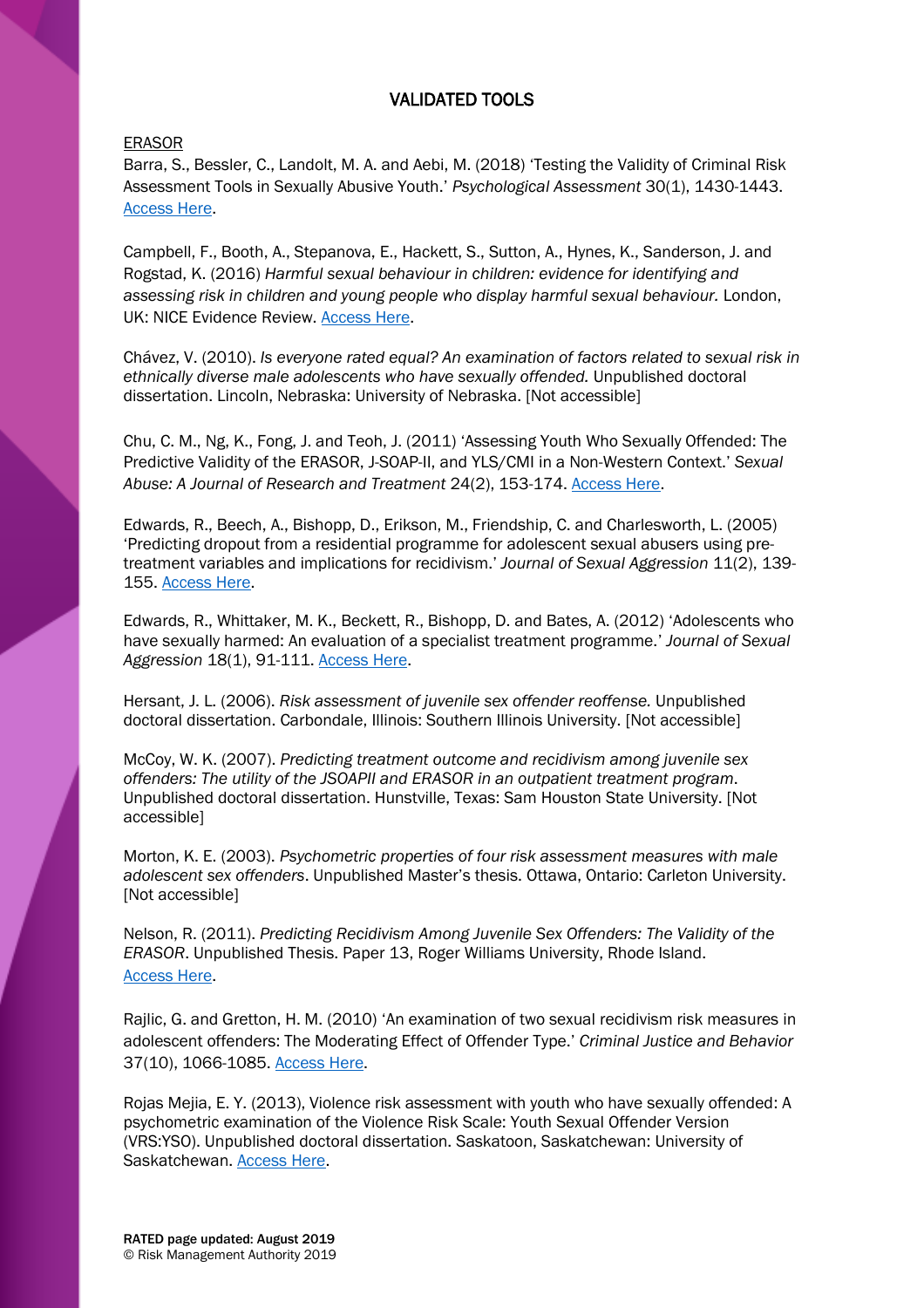Skowron, C. (2004) *Differentiation and predictive factors in adolescent sexual offending.*  Unpublished Doctoral Dissertation. Ottawa, Canada: Carleton University. [Access Here.](https://curve.carleton.ca/system/files/etd/05a3556b-c0f1-4d4a-84d9-6bb1100d0b4d/etd_pdf/8be7f25b4ca23283ab1134583a2dbcce/skowron-differentiationandpredictivefactorsinadolescent.pdf)

Viljoen, J. L., Elkovitch, N., Scalora, M. J. and Ullman, D. (2009) 'Assessment of Re-offence Risk in Adolescents who have Committed Sexual Offences: Predictive Validity of the ERASOR, PCL:YV, YLS/CMI and Static-99.' *Criminal Justice and Behavior* 36(10), 981-1000. [Access](https://journals.sagepub.com/doi/10.1177/0093854809340991)  [Here.](https://journals.sagepub.com/doi/10.1177/0093854809340991)

Worling, J. R. (2004) 'The Estimate of Risk of Adolescent Sexual Offense Recidivism (ERASOR): Preliminary Psychometric Data.' *Sexual Abuse: A Journal of Research* 16(3), 235- 254. [Access Here.](https://www.researchgate.net/publication/8385035_The_Estimate_of_Risk_of_Adolescent_Sexual_Offense_Recidivism_ERASOR_Preliminary_Psychometric_Data)

Worling, J. R. and Curwen, T. (2001). *Estimate of Risk of Adolescent Sexual Offense Recidivism (ERASOR; Version 2.0).* Ontario, Canada: Ontario Ministry of Community and Social Services. [Access Here.](https://djj.ky.gov/800%20Policy%20Manual/ERASOR%202.0.pdf)

Worling, J. R., Bookalam, D. and Littlejohn, A. (2012) 'Prospective validity of the Estimate of Risk of Adolescent Sexual Offense Recidivism (ERASOR).' *Sexual Abuse: A Journal of Research and Treatment* 24(3), 203-223. [Access Here.](https://journals.sagepub.com/doi/abs/10.1177/1079063211407080?journalCode=saxb)

Worling, J. R. and Langton, C. M. (2015) 'A prospective investigation of factors that predict desistance from recidivism for adolescents who have sexually offended.' *Sexual Abuse* 27(1), 127-142. [Access Here.](https://journals.sagepub.com/doi/pdf/10.1177/1079063214549260)

### J-SOAP-II

Aebi, M., Plattner, B., Steinhausen, H.-C. and Bessler, C. (2011) 'Predicting Sexual and Nonsexual Recidivism in a Consecutive Sample of Juveniles Convicted of Sexual Offences.' *Sexual Abuse* 23(4), 456–473. [Access Here.](https://journals.sagepub.com/doi/full/10.1177/1079063210384634?url_ver=Z39.88-2003&rfr_id=ori%3Arid%3Acrossref.org&rfr_dat=cr_pub%3Dpubmed)

Barra, S., Bessler, C., Landolt, M. A. and Aebi, M. (2018) 'Testing the Validity of Criminal Risk Assessment Tools in Sexually Abusive Youth.' *Psychological Assessment* 30(1), 1430-1443. [Access Here.](https://psycnet.apa.org/record/2018-24448-001)

Barroso, R., Pechorro, P., Ramião, E., Figueiredo, P., Manita, C., Gonçalves, R. A. and Nobre, P. (2019) 'Are Juveniles Who Have Committed Sexual Offenses the Same Everywhere? Psychometric Properties of the Juvenile Sex Offender Assessment Protocol–II in a Portuguese Youth Sample.' Sexual Abuse. **[Access Here.](https://journals.sagepub.com/doi/full/10.1177/1079063219858070)** 

Chu, C. M., Daffern, M., Thomas, S. and Lim, J. Y. (2012) 'Violence risk and gang affiliation in youth offenders: a recidivism study.' *Psychology, Crime & Law* 18(3), 299-315. [Access Here.](https://www.tandfonline.com/doi/abs/10.1080/1068316X.2010.481626)

Martinez, R., Flores, J. and Rosenfeld, B. (2007) 'Validity of the Juvenile Sex Offender Assessment Protocol—II (J-Soap-II) in a Sample of Urban Minority Youth.' *Criminal Justice and Behavior* 34(10), 1284–1295[. Access Here.](https://journals.sagepub.com/doi/10.1177/0093854807301791)

Martinez, R., Rosenfeld, B., Cruise, K. and Martin, J. (2015) 'Predictive validity of the JSOAP-II: Does accuracy differ across settings?' *International Journal of Forensic Mental Health* 14(1), 56-65. [Access Here.](https://www.tandfonline.com/doi/abs/10.1080/14999013.2015.1019683?journalCode=ufmh20)

Prentky, R. and Righthand, S. (2003) *Juvenile Sex Offender Assessment Protocol (JSOAP-II)*  Manual. Bridgewater, MA: Justice Resource Institute. **Access Here.**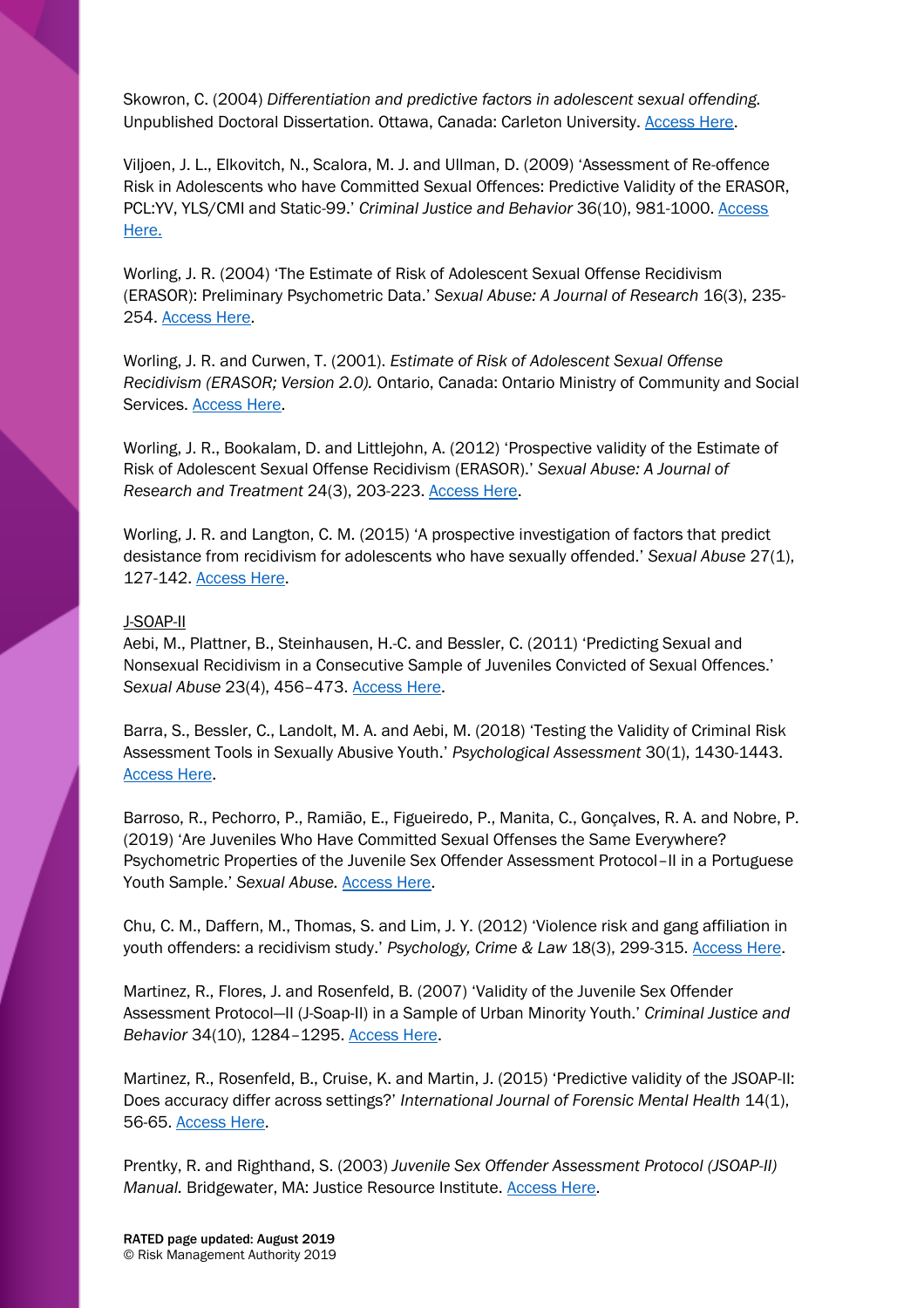Prentky R. A., Li N.-C., Righthand S., Schuler A., Cavanaugh D. and Lee A. F. (2010) 'Assessing risk of sexually abusive behavior among youth in a child welfare sample.' *Behavioral Sciences and the Law* 28(1), 24-45. [Access Here.](https://onlinelibrary.wiley.com/doi/abs/10.1002/bsl.920)

Rajlic, G. and Gretton, H. M. (2010) 'An Examination of Two Sexual Recidivism Risk Measures in Adolescent Offenders: The Moderating Effect of Offender Type.' *Criminal Justice and Behavior* 37(10), 1066–1085[. Access Here.](https://journals.sagepub.com/doi/10.1177/0093854810376354)

Ralston, C. A. and Epperson, D. L. (2013) 'Predictive validity of adult risk assessment tools with juveniles who offended sexually.' *Psychological Assessment* 25(3), 905-916. [Access](https://psycnet.apa.org/record/2013-15706-001)  [Here.](https://psycnet.apa.org/record/2013-15706-001)

Righthand, S., Prentky, R., Knight, R., Carpenter, E., Hecker, J. E. and Nangle, D. (2005) 'Factor Structure and Validation of the Juvenile Sex Offender Assessment Protocol (J-SOAP).' *Sexual Abuse* 17(1), 13–30. [Access Here.](https://journals.sagepub.com/doi/abs/10.1177/107906320501700103)

Schwartz-Mette, R. A., Righthand, S., Hecker, J., Dore, G. and Huff, R. (2019) 'Long-Term Predictive Validity of the Juvenile Sex Offender Assessment Protocol–II: Research and Practice Implications.' *Sexual Abuse*. [Access Here.](https://journals.sagepub.com/doi/abs/10.1177/1079063219825871?journalCode=saxb)

Viljoen, J. L., Scalora, M., Cuadra, L., Bader, S., Chávez, V., Ullman, D., and Lawrence, L. (2008) 'Assessing Risk for Violence in Adolescents Who Have Sexually Offended: A Comparison of the J-SOAP-II, J-SORRAT-II, and SAVRY.' *Criminal Justice and Behavior* 35(1), 5– 23. [Access Here.](https://journals.sagepub.com/doi/abs/10.1177/0093854807307521?journalCode=cjbb)

Viljoen, J. L., Mordell, S. and Beneteau, J. L. (2012) 'Prediction of adolescent sexual reoffending: A meta-analysis of the J-SOAP-II, ERASOR, J-SORRAT-II, and Static-99.' *Law and Human Behavior* 36(5), 423-438. [Access Here.](http://psycnet.apa.org/record/2012-04343-001)

Vilijoen, J. L., Gray, A. L., Shaffer, C., Latzman, N. E., Scalora, M. J. and Ullman, D. (2017) 'Changes in JSOAP-II and SAVRY scores over the course of residential, cognitive behavioural treatment for adolescent sexual offending.' *Sexual Abuse: A Journal of Research and Treatment* 29 (4), 342-374. [Access Here.](https://journals.sagepub.com/doi/full/10.1177/1079063215595404?url_ver=Z39.88-2003&rfr_id=ori%3Arid%3Acrossref.org&rfr_dat=cr_pub%3Dpubmed)

Wijetunga, C., Martinez, R., Rosenfeld, B. and Cruise, K. (2018a) 'The Influence of Age and Sexual Drive on the Predictive Validity of the Juvenile Sex Offender Assessment Protocol – Revised.' *International Journal of Offender Therapy and Comparative Criminology* 62(1), 150- 169. [Access Here.](https://journals.sagepub.com/doi/abs/10.1177/0306624X16650681?journalCode=ijoe)

Wijetunga, C., Nijdam-Jones, A., Rosenfeld, B., Martinez, R. and Cruise, K. R. (2018b) 'Using the Juvenile Sex Offender Assessment Protocol-Revised to Assess Psychopathy: A Preliminary investigation.' *Criminal Justice and Behavior* 45(4), 483-502. [Access Here.](https://journals.sagepub.com/doi/abs/10.1177/0093854817745912?journalCode=cjbb)

Yates, H. M. (2005) *A Review of Evidence-Based Practice in the Assessment and Treatment of Sex Offenders.* Pennsylvania: Office of Planning, Research, Statistics and Grants. [Access Here.](http://ilvoices.org/uploads/3/4/1/6/34164648/pa-recidivism.pdf)

### MEGA♪:

Epperson, D. L., Ralston, C. A., Fowers, D., DeWitt, J. and Gore, K. S. (2006) 'Actuarial risk assessment with juveniles who offend sexually: Development of the Juvenile Sexual Offense Recidivism Risk Assessment Tool-II (JSORRAT-II).' In Prescott, D. (Ed.), *Risk assessment of youth who have sexually abused: Theory, controversy, and emerging strategies*. Oklahoma City, OK: Woods 'N' Barnes, 118-169. [Access Here.](https://books.google.co.uk/books/about/Risk_Assessment_of_Youth_who_Have_Sexual.html?id=N0EzXPbAqcgC&printsec=frontcover&source=kp_read_button&redir_esc=y#v=onepage&q&f=false)

RATED page updated: August 2019 © Risk Management Authority 2019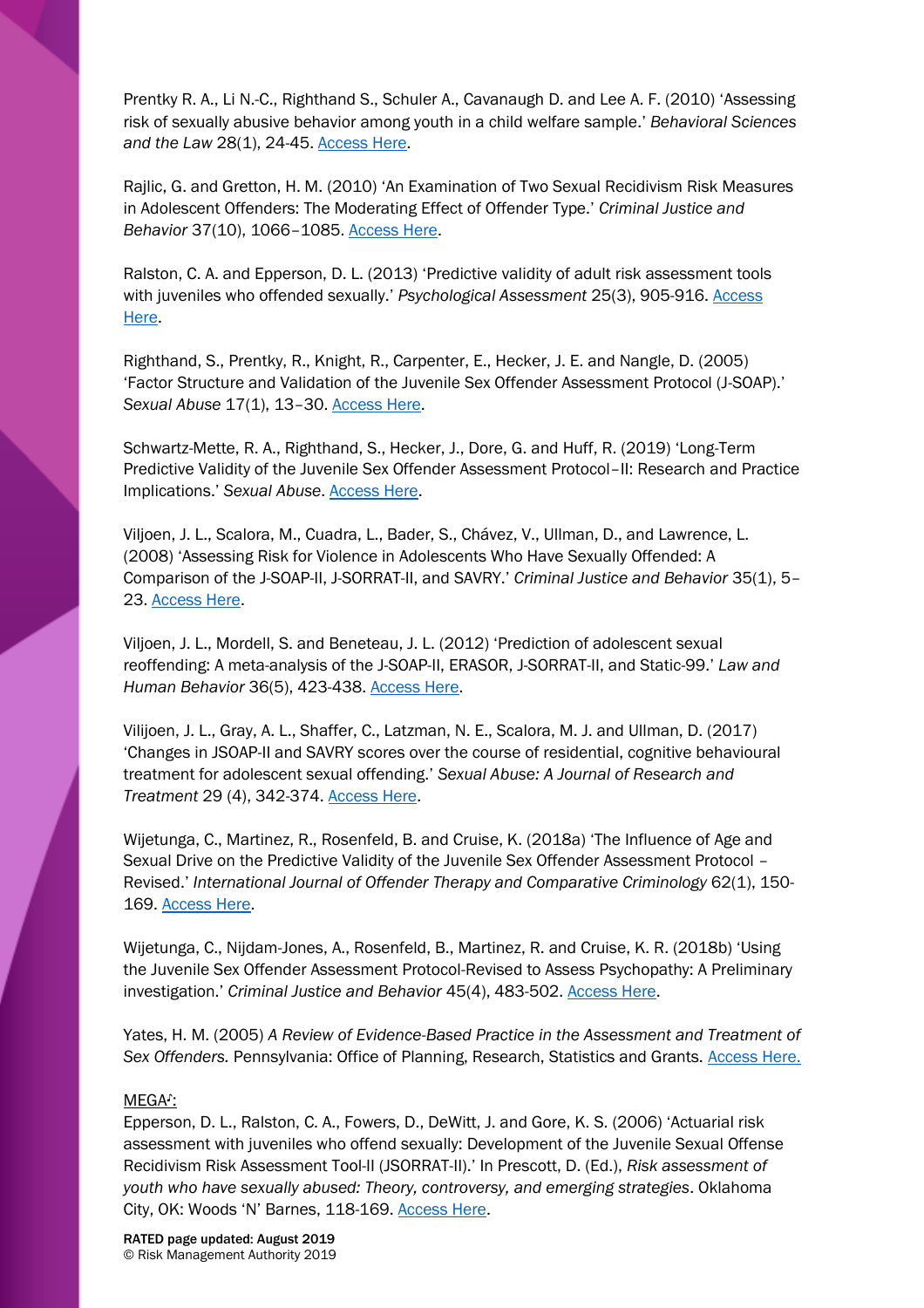Epperson, D. L. and Ralston, C. A. (2015)' Development and validation of the Juvenile Sexual Offender Recidivism Risk Assessment Tool -II.' *Sexual Abuse: A Journal of Research and Treatment, 27*(6) 529–558. [Access Here.](https://journals.sagepub.com/doi/abs/10.1177/1079063213514452)

Fagundes, M. (2013) 'DSM-IV-TR diagnoses and risk levels of sexually abusive youth.' *Perspectives: California Coalition on Sexual Offending Quarterly Newsletter, Summer/Fall, 1,* 5-8, 13. [Access Here.](https://ccoso.org/sites/default/files/2013%202%20Meghan%20Fagundes%2C%20MFT%20-%20DSM-IV-TR%20and%20Risk%20Levels%20of%20Sexually%20Abusive%20Youth%20FINAL%20-%20January%208%202014.pdf)

Miccio-Fonseca, L. C. (1996) 'Comparative Differences in the Psychological Histories of Sex Offenders, Victims, and Their Families.' *Journal of Offender Rehabilitation* 23(3-4), 71-83. [Access Here.](https://www.tandfonline.com/doi/abs/10.1300/J076v23n03_05)

Miccio-Fonseca, L.C. (2005) *Fonseca Inventory of Sex Offenders' Risk Factors (FISORF) – Professional Manual.* San Diego, CA: Author. [Not accessible]

Miccio-Fonseca, L. C. (2009) '*MEGA ♪*: a new paradigm in protocol assessing sexually abusive children and adolescents.' *Journal of Child and Adolescent Trauma* 2(2), 124–141. [Access](https://www.researchgate.net/profile/L_Miccio-Fonseca/publication/233259470_MEGA_A_New_Paradigm_in_Protocol_Assessing_Sexually_Abusive_Children_and_Adolescents/links/552fadc20cf2acd38cbc4edf/MEGA-A-New-Paradigm-in-Protocol-Assessing-Sexually-Abusive-Children-and-Adolescents.pdf?origin=publication_detail)  [Here.](https://www.researchgate.net/profile/L_Miccio-Fonseca/publication/233259470_MEGA_A_New_Paradigm_in_Protocol_Assessing_Sexually_Abusive_Children_and_Adolescents/links/552fadc20cf2acd38cbc4edf/MEGA-A-New-Paradigm-in-Protocol-Assessing-Sexually-Abusive-Children-and-Adolescents.pdf?origin=publication_detail)

Miccio-Fonseca, L. C. (2010) 'MEGA♪: An Ecological Risk Assessment Tool of Risk and Protective Factors for Assessing Sexually Abusive Children and Adolescents.' *Journal of Aggression, Maltreatment & Trauma* 19(7), 734-756. [Access Here.](https://www.tandfonline.com/doi/abs/10.1080/10926771.2010.515542)

Miccio-Fonseca, L. C. (2013) 'MEGA: A New Paradigm in Risk Assessment Tools for Sexually Abusive Youth.' *Journal of Family Violence* 28(6), 623-634[. Access Here.](https://link.springer.com/article/10.1007%2Fs10896-013-9527-8)

Miccio-Fonseca, L. C. (2016a) 'MEGA cross-validation findings on sexually abusive females: implications for risk assessment and clinical practice.' *Journal of Family Violence* 31(7), 903- 911. [Access Here.](https://www.researchgate.net/publication/307617014_MEGA_Cross-Validation_Findings_on_Sexually_Abusive_Females_Implications_for_Risk_Assessment_and_Clinical_Practice/download)

Miccio-Fonseca, L. C. (2016b, May) *MEGA♪*: *Second cross-validation findings on sexually abusive youth.* Presentation given at the Annual conference of the California Coalition on Sexual Offending (CCOSO), San Diego, CA. [Not accessible]

Miccio-Fonseca, L. C. (2017a, Fall) Innovative scientific advancement in risk assessment of sexually abusive youth. *Perspectives: California Coalition on Sexual Offending (CCOSO)*, Quarterly Newsletter, 7-10. [Access Here.](http://www.mega-miccio-fonseca.com/files/125570474.pdf)

Miccio-Fonseca, L. C. (2017b, September) *Issues in assessment of sexually abusive youth: Intimacy deficits and erotically related protective factors and sexually abusive youth.* 22st International Conference on Violence, Abuse, & Trauma and the National Summit on Interpersonal Violence & Abuse, San Diego, CA. [Not accessible]

Miccio-Fonseca, L. C. (2017c) 'The anomaly among sexually abusive youth: The juvenile sex trafficker.' *Journal of Aggression, Maltreatment & Trauma,* 26, 5, 558-572[. Access Here.](https://www.tandfonline.com/doi/abs/10.1080/10926771.2017.1304476?journalCode=wamt20)

Miccio-Fonseca, L. C. (2017d, September) *The anomalies among juvenile sex offenders: Sexually violent & predatory sexually violent.* 22st International Conference on Violence, Abuse, & Trauma and the National Summit on Interpersonal Violence & Abuse, San Diego, CA. [Not accessible]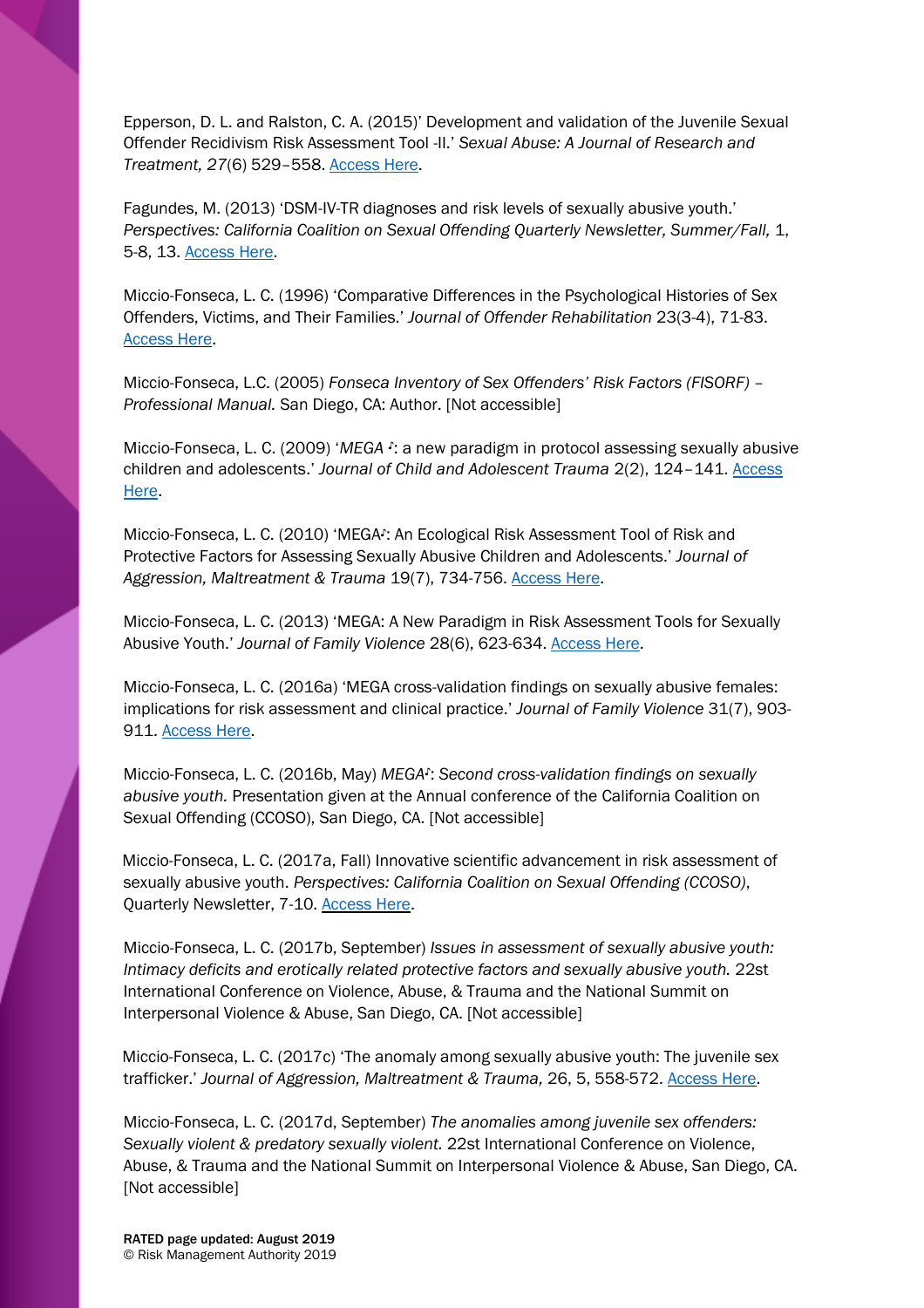Miccio-Fonseca, L. C. (2017e) 'The juvenile female sex trafficker.' *Journal of Aggression and Violent Behavior* 35, 26-32. [Access Here.](https://www.sciencedirect.com/science/article/pii/S1359178917301131)

Miccio-Fonseca, L. C. (2018a) 'Family Lovemap and erotically related protective factors. Special Issue: Risk assessment of sexually abusive youth.' *Journal of Child Sexual Abuse*  27(8), 901-917. [Access](https://www.tandfonline.com/doi/abs/10.1080/10538712.2018.1494655?journalCode=wcsa20) Here.

Miccio-Fonseca, L. C. (2018b, Spring) Sexually abusive youth who are transgender. *Perspectives: California Coalition on Sexual Offending (CCOSO)* Quarterly Newsletter, 1, 14- 17. [Access Here.](http://www.mega-miccio-fonseca.com/files/130272678.pdf)

Miccio-Fonseca, L. C. (2018c) '*MEGA* : Empirical Findings on the Preternatural: Sexually Violent and Predatory Sexually Violent Youth.' *Journal of Child & Adolescent Trauma,* 1-11. [Access Here.](https://link.springer.com/article/10.1007%2Fs40653-018-0242-8)

Miccio-Fonseca, L. C. (2019) Family Lovemap, protective factors: Sex, intimacy, and sexually abusive youth. In Ireland, J. L., Ireland, C. A. and Birch, P. (eds.) *Violent and sex offenders handbook* (*2nd edition*). Milton Park, Abingdon, Oxon, UK: Routledge, 114-127. [Access Here.](https://www.taylorfrancis.com/books/9781315310404/chapters/10.4324/9781315310411-15)

Miccio-Fonseca, L. C. and Rasmussen, L. A. (2009) 'New nomenclature for sexually abusive youth: Naming and assessing sexually violent and predatory offenders.' *Journal of Aggression, Maltreatment & Trauma* 18(1), 106–128.

Miccio-Fonseca, L. C. and Rasmussen, L. A. (2014) '*MEGA♪*: Empirical support for nomenclature on the anomalies: Sexually violent and predatory youth.' *International Journal of Offender Therapy and Comparative Criminology* 59(11), 1222-1238[. Access Here.](https://journals.sagepub.com/doi/abs/10.1177/0306624X14533265?journalCode=ijoe)

Miccio-Fonseca, L. C. and Rasmussen, L. A. (2018) 'Scientific evolution of clinical and risk assessment of sexually abusive youth: A comprehensive review of empirical tools. Special Issue on risk assessment of sexually abusive youth.' *Journal of Child Sexual Abuse* 27(8), 871-900. [Access Here.](https://www.tandfonline.com/doi/abs/10.1080/10538712.2018.1537337)

Rasmussen, L. A. L. (2017) 'Comparing predictive validity of *JSORRAT-II* and *MEGA♪\* with sexually abusive youth in long-term residential custody.' *International Journal of Offender Rehabilitation and Comparative Criminology* 62(10), 2937-2953. [Access Here.](https://journals.sagepub.com/doi/abs/10.1177/0306624X17726550?journalCode=ijoe)

### AIM3

# AWAITING VALIDATION

Allotey, J. and Swann, R. (2019) *Technology-Assisted Harmful Sexual Behaviour: Practice Guidance (2nd edition).* Stockport: AIM Project. [Not accessible]

Beech, A. R. and Ward, T. (2004) 'The integration of etiology and risk in sexual offenders: A theoretical framework.' *Aggression and Violent Behavior* 10(1), 31-63[. Access Here.](http://psycnet.apa.org/record/2004-19602-002)

Carson, C. (2019) *AIM Assessment Model for Children Under 12 years old with Problematic Harmful Sexual Behaviours (3rd edition).* Stockport: The AIM Project. [Not accessible] .

Leonard, M. and Hackett, S. (2019) *The AIM3 Assessment Model: Assessment of Adolescents and Harmful Sexual Behaviour.* Stockport: AIM Project. [Not accessible]

### AR-RSPB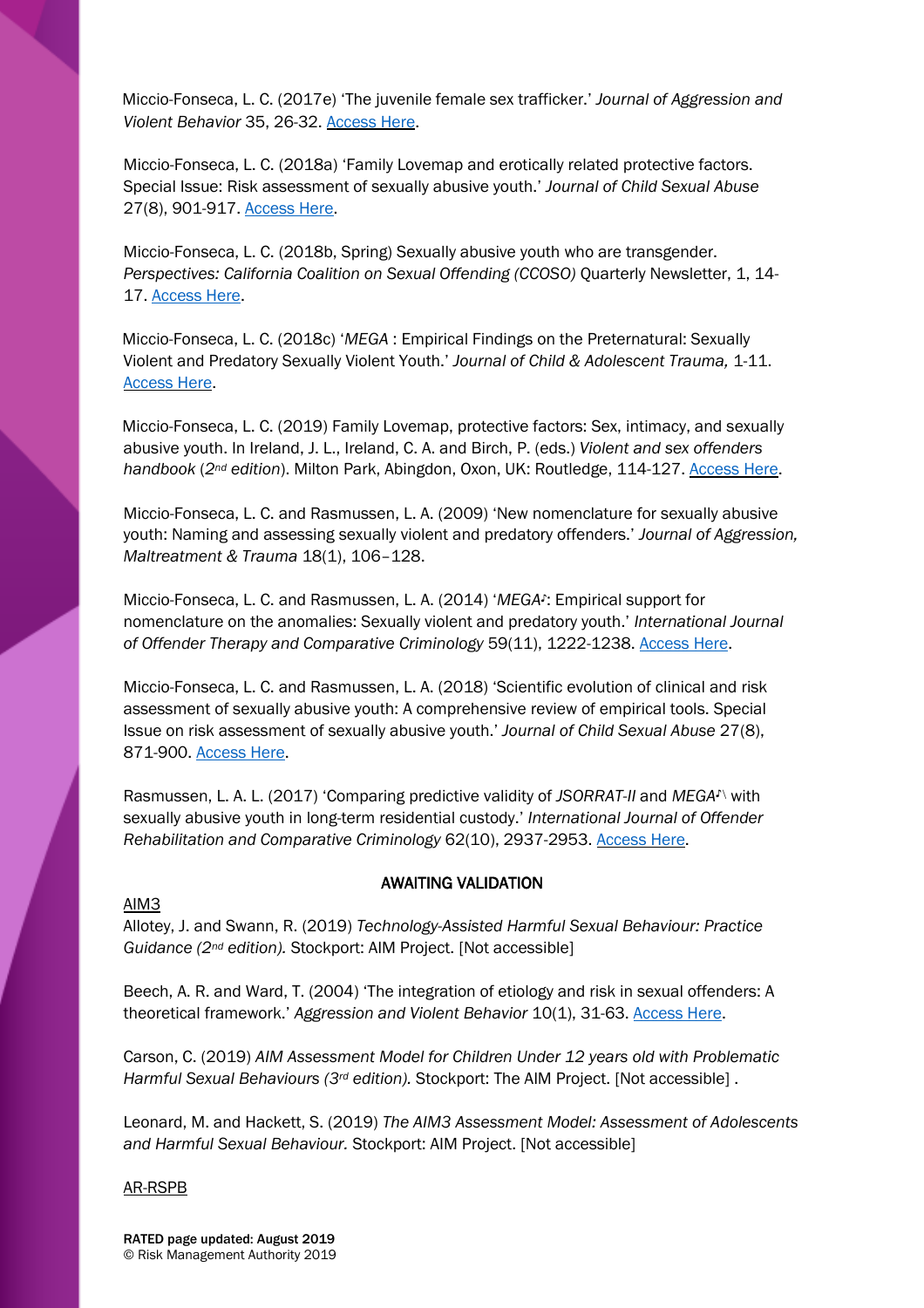Curwen, T. (2011a). A framework to assist in evaluating children's risk to repeat concerning sexual behaviour. In M. Calder (Ed.), *Contemporary Practice with Young People who Sexually Abuse: Evidence-based Developments*. Russell House Publishing, Lyme Regis: Dorset, 263- 291. [Access Here.](https://books.google.co.uk/books?id=4YHTygAACAAJ&dq=Contemporary+Practice+with+Young+People+who+Sexually+Abuse:+Evidence-based+Developments.&hl=en&sa=X&ved=0ahUKEwiy4rT5wtvfAhUSonEKHUD8BIAQ6AEIKDAA)

Curwen, T. (2011b) *Current evidence regarding the utility of a framework to assess risk to repeat concerning sexual behaviour (AR-RSPB).* Unpublished manuscript. [Not accessible]

Curwen, T. and Costin, D. (2007) 'Toward assessing risk for repeated concerning sexual behavior by children with sexual behavior problems: What we know and what we can do with this knowledge.' In Prescott, D. S. (ed.), *Knowledge & practice: Challenges in the treatment and supervision of sexual abusers*. Oklahoma City, OK: Wood 'N' Barnes, 310–344. [Access](https://books.google.co.uk/books/about/Knowledge_and_Practice.html?id=Q4SZAAAACAAJ&source=kp_book_description&redir_esc=y)  [Here.](https://books.google.co.uk/books/about/Knowledge_and_Practice.html?id=Q4SZAAAACAAJ&source=kp_book_description&redir_esc=y)

Curwen, T., Jenkins, J. and Worling, J. D. (2009) 'Differentiating children with and without a history of repeated sexual behaviors.' *Journal of Child Sexual Abuse* 23(4), 462-480. [Access](https://www.researchgate.net/publication/262269234_Differentiating_Children_with_and_without_a_History_of_Repeated_Problematic_Sexual_Behavior)  [Here.](https://www.researchgate.net/publication/262269234_Differentiating_Children_with_and_without_a_History_of_Repeated_Problematic_Sexual_Behavior)

# ERASOR

Barra, S., Bessler, C., Landolt, M. A. and Aebi, M. (2018) 'Testing the Validity of Criminal Risk Assessment Tools in Sexually Abusive Youth.' *Psychological Assessment* 30(1), 1430-1443. [Access Here.](https://psycnet.apa.org/record/2018-24448-001)

Campbell, F., Booth, A., Stepanova, E., Hackett, S., Sutton, A., Hynes, K., Sanderson, J. and Rogstad, K. (2016) *Harmful sexual behaviour in children: evidence for identifying and*  assessing risk in children and young people who display harmful sexual behaviour. London, UK: NICE Evidence Review. [Access Here.](https://www.nice.org.uk/guidance/ng55/documents/evidence-review-2)

Chu, C. M., Ng, K., Fong, J. and Teoh, J. (2011) 'Assessing Youth Who Sexually Offended: The Predictive Validity of the ERASOR, J-SOAP-II, and YLS/CMI in a Non-Western Context.' *Sexual Abuse: A Journal of Research and Treatment* 24(2), 153-174. [Access Here.](https://journals.sagepub.com/doi/10.1177/1079063211404250)

Edwards, R., Whittaker, M. K., Beckett, R., Bishopp, D. and Bates, A. (2012) 'Adolescents who have sexually harmed: An evaluation of a specialist treatment programme.' *Journal of Sexual Aggression* 18(1), 91-111. [Access Here.](https://www.tandfonline.com/doi/abs/10.1080/13552600.2011.635317)

Nelson, R. (2011). *Predicting Recidivism Among Juvenile Sex Offenders: The Validity of the ERASOR*. Unpublished Thesis. Paper 13, Roger Williams University, Rhode Island. [Access Here.](http://docs.rwu.edu/psych_thesis/13)

Rajlic, G. and Gretton, H. M. (2010) 'An examination of two sexual recidivism risk measures in adolescent offenders: The Moderating Effect of Offender Type.' *Criminal Justice and Behavior*  37(10), 1066-1085. [Access Here.](https://journals.sagepub.com/doi/10.1177/0093854810376354)

Skowron, C. (2004) *Differentiation and predictive factors in adolescent sexual offending.*  Unpublished Doctoral Dissertation. Ottawa, Canada: Carleton University. [Access Here.](https://curve.carleton.ca/system/files/etd/05a3556b-c0f1-4d4a-84d9-6bb1100d0b4d/etd_pdf/8be7f25b4ca23283ab1134583a2dbcce/skowron-differentiationandpredictivefactorsinadolescent.pdf)

Viljoen, J. L., Elkovitch, N., Scalora, M. J. and Ullman, D. (2009) 'Assessment of Re-offence Risk in Adolescents who have Committed Sexual Offences: Predictive Validity of the ERASOR, PCL:YV, YLS/CMI and Static-99.' *Criminal Justice and Behavior* 36(10), 981-1000. [Access](https://journals.sagepub.com/doi/10.1177/0093854809340991)  [Here.](https://journals.sagepub.com/doi/10.1177/0093854809340991)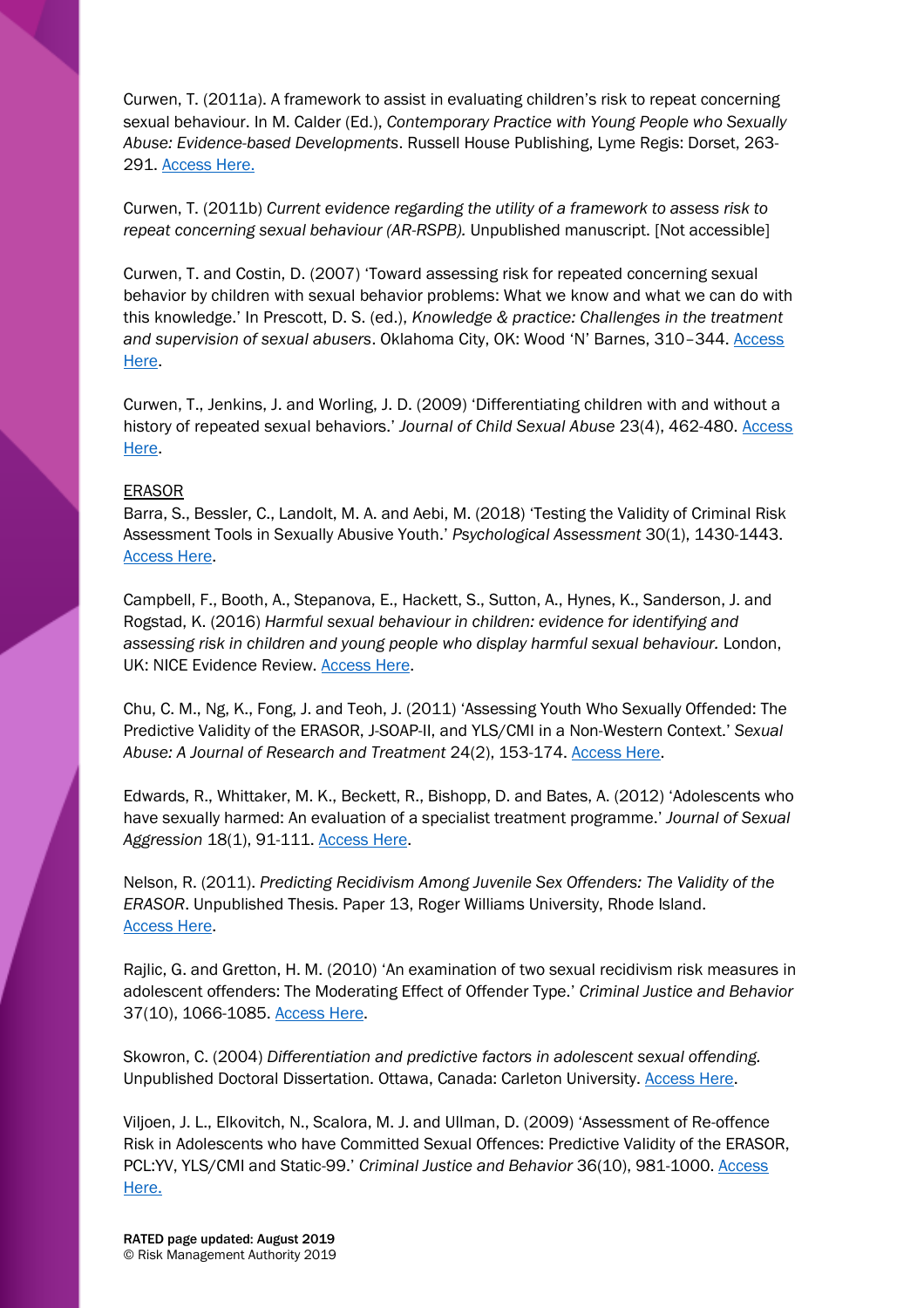Worling, J. R. (2004) 'The Estimate of Risk of Adolescent Sexual Offense Recidivism (ERASOR): Preliminary Psychometric Data.' *Sexual Abuse: A Journal of Research* 16(3), 235- 254. [Access Here.](https://www.researchgate.net/publication/8385035_The_Estimate_of_Risk_of_Adolescent_Sexual_Offense_Recidivism_ERASOR_Preliminary_Psychometric_Data)

Worling, J. R. and Curwen, T. (2001). *Estimate of Risk of Adolescent Sexual Offense Recidivism (ERASOR; Version 2.0).* Ontario, Canada: Ontario Ministry of Community and Social Services. [Access Here.](https://djj.ky.gov/800%20Policy%20Manual/ERASOR%202.0.pdf)

Worling, J. R., Bookalam, D. and Littlejohn, A. (2012) 'Prospective validity of the Estimate of Risk of Adolescent Sexual Offense Recidivism (ERASOR).' *Sexual Abuse: A Journal of Research and Treatment* 24(3), 203-223. [Access Here.](https://journals.sagepub.com/doi/abs/10.1177/1079063211407080?journalCode=saxb)

Worling, J. R. and Langton, C. M. (2015) 'A prospective investigation of factors that predict desistance from recidivism for adolescents who have sexually offended.' *Sexual Abuse* 27(1), 127-142. [Access Here.](https://journals.sagepub.com/doi/pdf/10.1177/1079063214549260)

### JRAS

Caldwell, M. F., Ziemke, M. H. and Vitacco, M. J. (2008) 'An examination of the sex offender registration and notification act as applied to juveniles: evaluating the ability to predict sexual recidivism.' *Psychology, Public Policy and Law* 14(2), 89-114. [Access Here.](https://www.ncjfcj.org/sites/default/files/examinationofthesexoffender.pdf)

Ferguson, G. E., Eidelson, R. J. and Witt, P. H. (1998) 'New Jersey's Sex Offender Risk Assessment Scale: Preliminary Validity Data.' *The Journal of Psychiatry & Law* 26(3), 327– 349. [Access Here.](https://journals.sagepub.com/doi/10.1177/009318539802600303)

Hempel, I., Buck, N., Cima, M. and Marle, H. van. (2013) 'Review of Risk Assessment Instruments for Juvenile Sex Offenders: What is Next?' *International Journal of Offender Therapy and Comparative Criminology* 57(2), 208–228[. Access Here.](https://www.researchgate.net/publication/51857880_Review_of_Risk_Assessment_Instruments_for_Juvenile_Sex_Offenders_What_is_Next)

Hiscox, S. P., Witt, P. H. and Haran, S. J. (2007) 'Juvenile Risk Assessment Scale (JRAS): A predictive validity study.' *Journal of Psychiatry & Law* 35(4), 503-539. [Access Here.](http://psycnet.apa.org/record/2008-07860-005)

Ralston, C. A. and Epperson, D. L. (2013) 'Predictive validity of adult risk assessment tools with juveniles who offended sexually.' *Psychological Assessment* 25(3), 905-916. [Access](https://psycnet.apa.org/record/2013-15706-001)  [Here.](https://psycnet.apa.org/record/2013-15706-001)

Rich, P. (2009) *Juvenile Sexual Offenders: A Comprehensive Guide to Risk Evaluation.* New Jersey: John Wiley and Sons, Ltd. **Access Here.** 

Witt, P. H., DelRusso, J., Oppenheim, J. and Ferguson, G. (1996) 'Sex offender risk assessment and the law.' *Journal of Psychiatry & Law* 24(3), 343-377[. Access Here.](http://psycnet.apa.org/record/1997-03629-001)

### J-RAT

Rich, P. (2009) *Juvenile Sexual Offenders: A Comprehensive Guide to Risk Evaluation.* New Jersey: John Wiley and Sons, Ltd. **Access Here.** 

### JSORRAT-II

Epperson, D. L., Ralston, C. A., Fowers, D. and DeWitt, J. (2005) *Development of a sexual offence recidivism risk assessment tool-II (JSORRAT-II).* Unpublished manuscript. University of Iowa. [Not accessible]